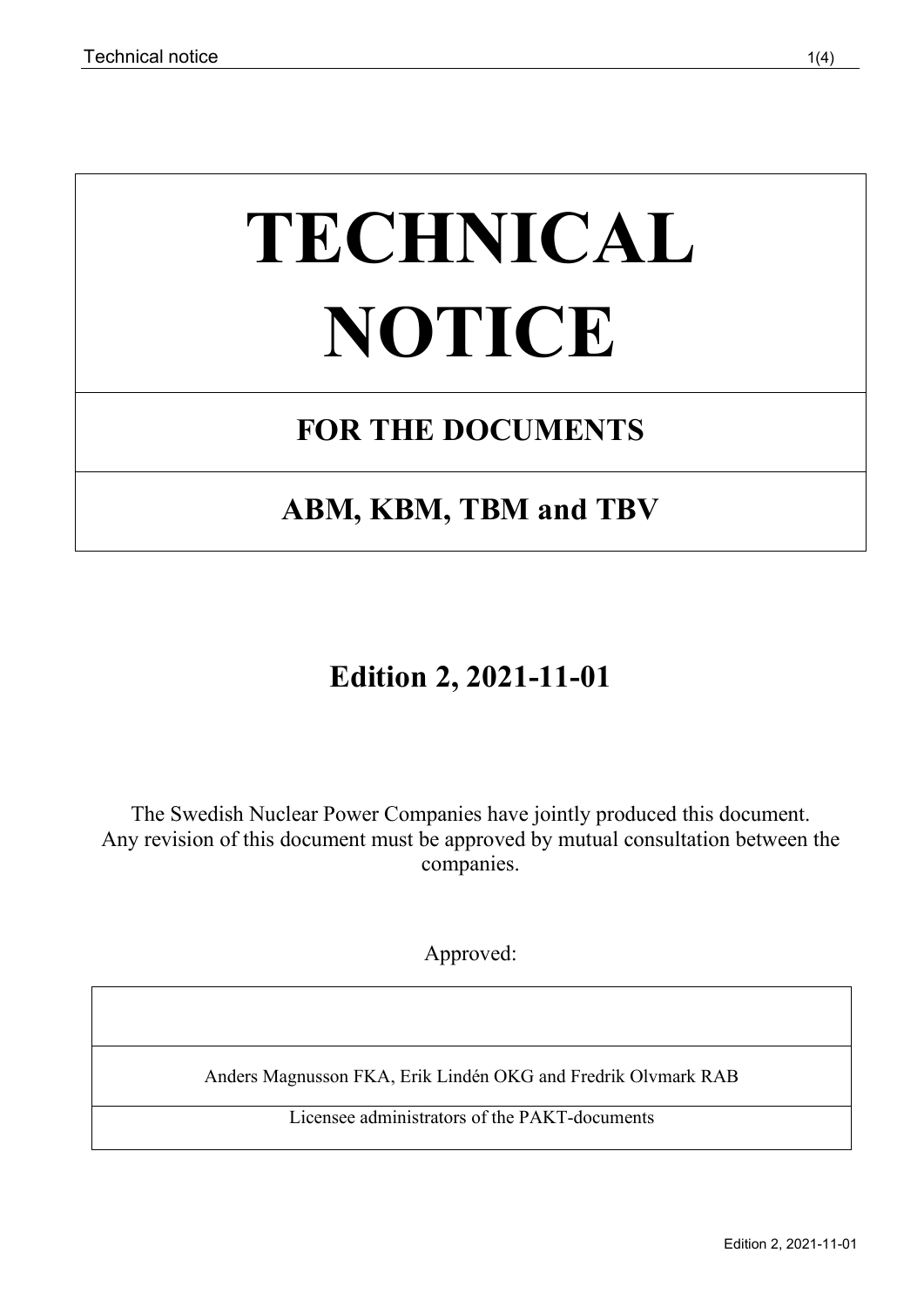### **TABLE OF CONTENTS**

| $\mathbf 1$               |                                                               |  |
|---------------------------|---------------------------------------------------------------|--|
| $2^{\circ}$<br>2.1<br>2.2 | 2.4.5.1 Deficiencies in mechanical equipment which shall be   |  |
| $\mathbf{3}$              |                                                               |  |
| $\overline{\mathbf{4}}$   |                                                               |  |
| $5\phantom{1}$<br>5.1     | 4.4.1 Designations for extent of inspection and supervision 4 |  |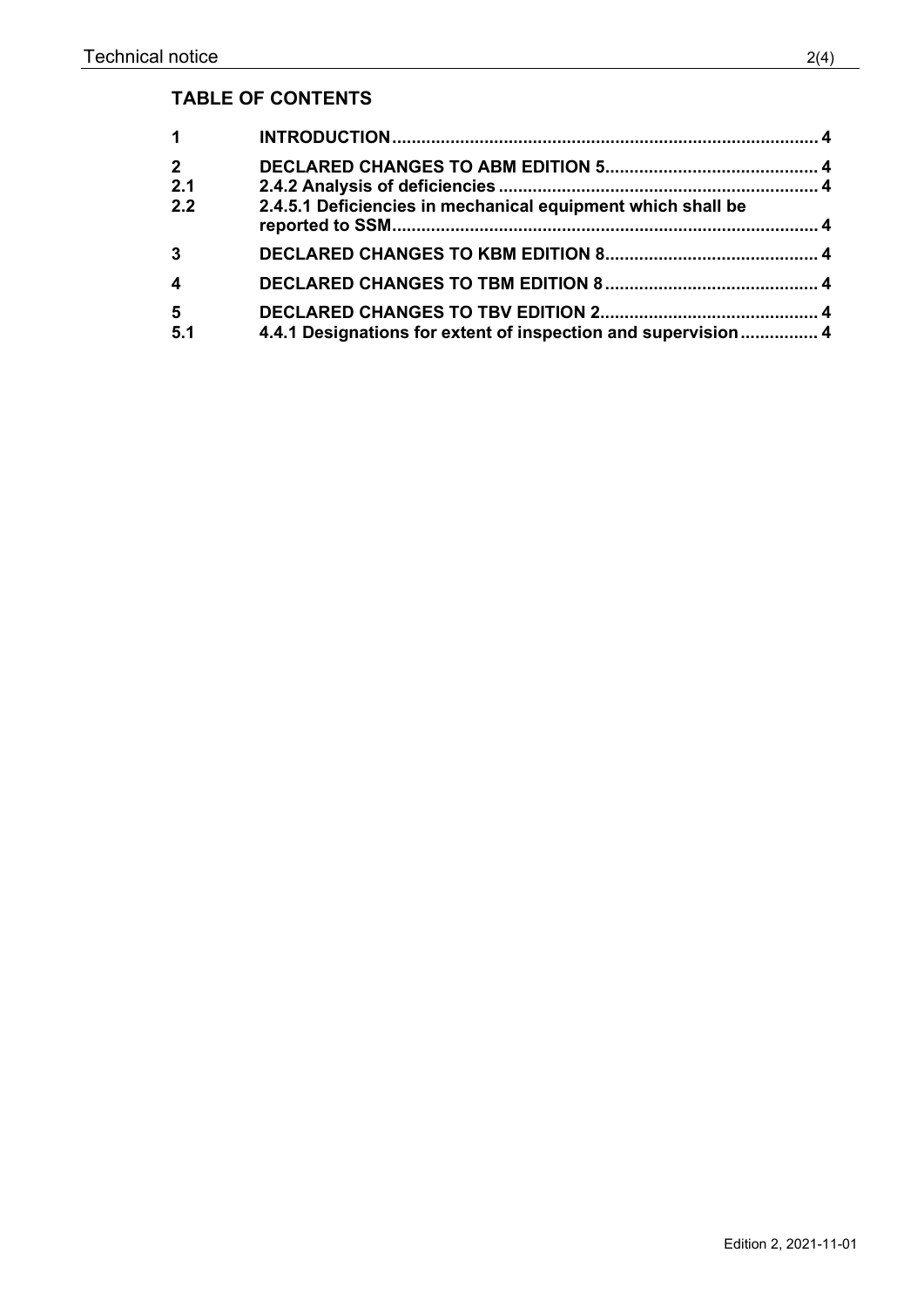| <b>LIST OF REVISIONS - TECHNICAL NOTICE</b> |  |  |
|---------------------------------------------|--|--|
|---------------------------------------------|--|--|

| <b>Edition</b> | <b>Reason for revision</b>                                                                                     | Applicable pages                | Date             |
|----------------|----------------------------------------------------------------------------------------------------------------|---------------------------------|------------------|
|                | New document                                                                                                   |                                 | 2018-01-23       |
|                | Earlier changes to KBM and TBM are<br>incorporated in respective document ed. 8.<br>Additional changes to ABM. | Entire document<br>See markings | $2021 - 11 - 01$ |